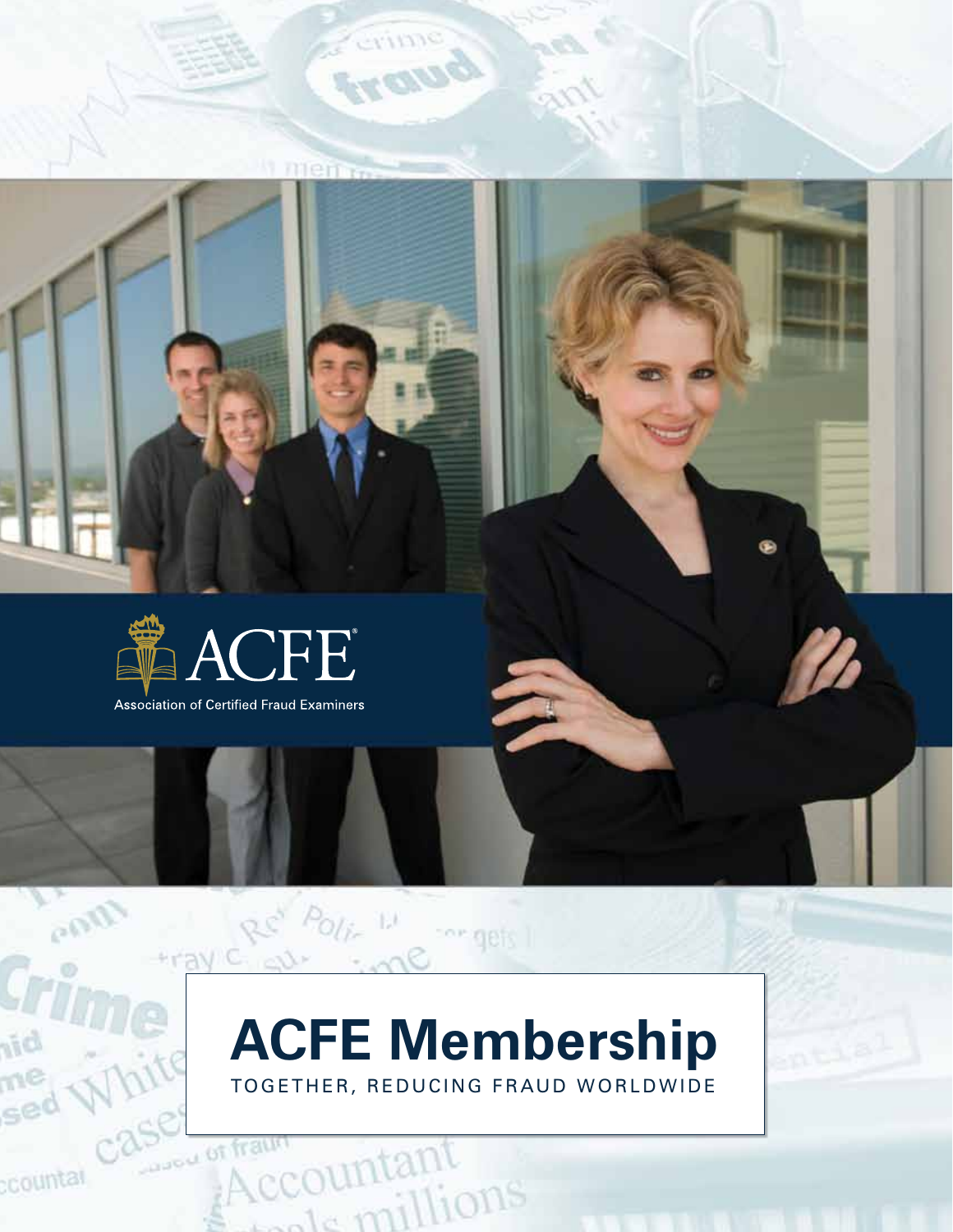## **ACFE Membership**



"With ACFE membership…I have access to all the needed tools and information to be the best at my profession."

*— Michael O. Sekoni, CFE, CFSA, CIA, CISA, AIS*

### Who We Are

Over 20 years ago, Dr. Joseph T. Wells, CFE, CPA, identified a critical gap in the education and professional development of business, government and law enforcement personnel: no one was training individuals in the specialized skill set needed to fight fraud. The quest to fill this need led Dr. Wells to form what is today known as the Association of Certified Fraud Examiners. What started as a small association on a shoestring budget with a mission to educate members on how to identify and prevent fraud is now the world's largest anti-fraud organization and premier provider of anti-fraud training and education.

#### Supporting You is Our Mission

The mission of the ACFE is to support anti-fraud professionals like you in preventing, detecting and deterring fraud. Your ACFE membership gives you access to information and tools that can help you become more effective in fighting fraud and furthering your career.

#### Who Are ACFE Members?

ACFE members, united by a common goal of preventing and detecting fraud, represent a global community of individuals from the private and public sectors



and organizations of all sizes. From entry-level fraud investigators to top-level executives, from accountants to IT professionals and those transitioning from one line of work to another — all find a professional home at the ACFE.

Read more to discover how being a part of the world's largest anti-fraud organization can benefit you and your organization.

### Associate Membership

Associate Membership is the first step, and is open to individuals of all job functions, industries and levels of experience who are interested in the prevention, detection and

deterrence of fraud. If you are a professional interested in learning more about fraud, Associate membership provides you with the knowledge, resources and training you need to do your job now and at every stage of your career.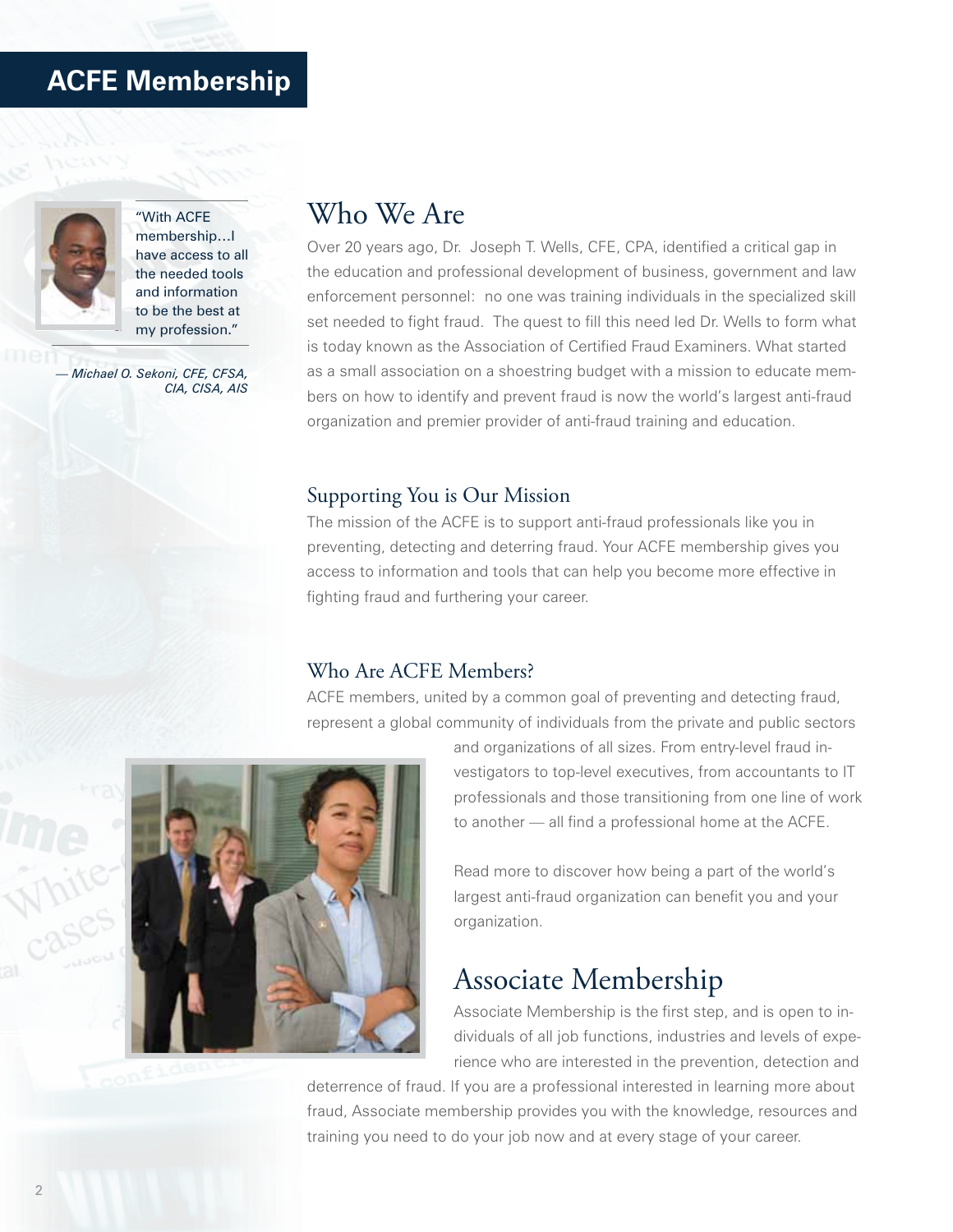## The CFE Credential A Globally-Recognized Credential to Advance Your Career

Earning the Certified Fraud Examiner (CFE) credential positions you as a leader and expert in the anti-fraud field. Becoming a CFE enables you to:

- • Increase your earnings According to the *2010/2011 Compensation Guide for Anti-fraud Professionals*, CFEs earn nearly 22% more than their non-certified colleagues.
- Improve your marketability and job security Robert Half International identifies the CFE as "in-demand…one of the most marketable credentials today" and A.E. Feldman, a leading executive search firm states, "…the CFE has emerged as the gold standard in the area of fraud."
- Develop a network of professional contacts who can provide their solutions and insights to help you face your toughest challenges.

Companies and government agencies now place a high degree of importance on hiring and promoting CFEs to tackle today's tough anti-fraud challenges and to anticipate the problems of tomorrow. As a result, businesses, government entities and law enforcement agencies are increasingly designating the CFE as a preferred credential in their hiring practices.



More than 75 percent of the Fortune 500 employ at least one CFE.



"It [the CFE credential] has added a great deal of credibility to the roles of me and my staff. I believe it has had a direct influence on my performance reviews and promotional considerations."

*— David P. Mills, CFE, PCI*

# Timely, Practical Information You Need to Succeed

Stay current on anti-fraud issues and emerging trends with relevant, cutting-edge information:

- *Fraud Magazine***<sup>®</sup>** Our flagship bimonthly print publication.
- • *Fraud-Magazine.com Fraud Magazine's* Internet counterpart, containing exclusive web-only content, archives, videos and more.
- **The Fraud Examiner e-newsletter** Timely and practical tips, video clips and other resources for anti-fraud professionals, delivered directly to your inbox.
- **Fraud-Magazine.com e-newsletter** Highlights exclusive web-only content as well as articles in *Fraud Magazine.*
- **ACFE.com** Your source for pertinent anti-fraud information, news and other resources.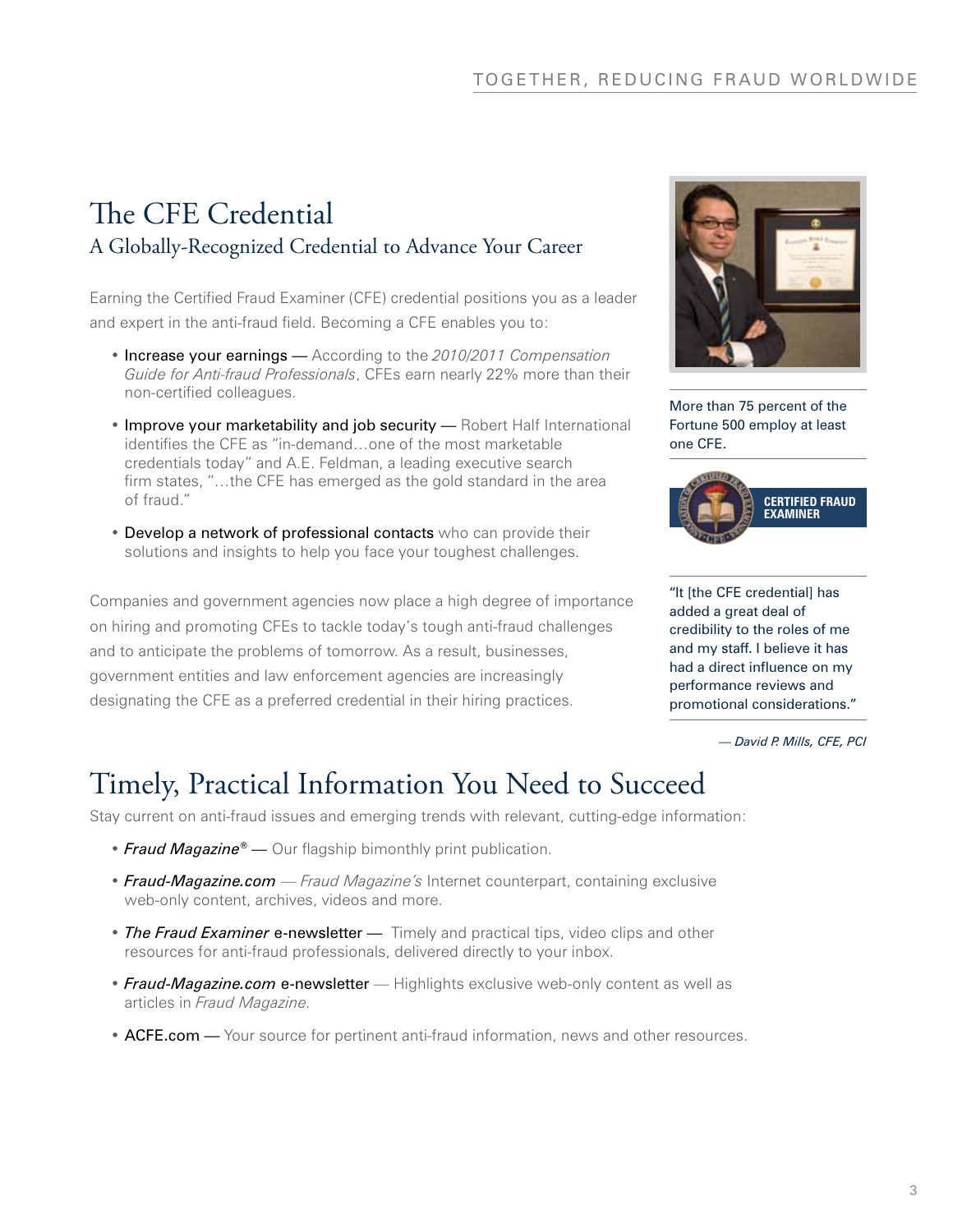## **ACFE Membership**





"The caliber of resources available to ACFE members is second to none."

> *— Kirsten Neumann, CFE*

### Unparalleled Professional Development to Sharpen Your Skills and Increase Your Knowledge

Become a world-class resource to your clients, colleagues, and company by demonstrating your expertise and command of fraud prevention and detection techniques.

- Conferences Gain indispensable knowledge, skills and techniques at conferences held around the world.
- **Seminars** Expand your knowledge of a specific topic, hone your fraud prevention skills and learn new techniques by attending classes led by the profession's leading practitioners.
- • Online learning, including webinars and self-study courses — Broaden your anti-fraud knowledge from anywhere you have Internet access.
- On-site training  $-$  A cost-effective way to meet the training needs of your staff.
- Online Bookstore Members receive preferred pricing on books, manuals, self-study courses and merchandise.

### Exclusive Tools and Resources that Equip You to Do Your Job

Access practical, time-saving tools on ACFE.com and apply them to your daily fraud-fighting challenges.

- Discussion Forums Share your concerns and challenges with other anti-fraud professionals who share their solutions and insights.
- Fraud Resource Library Offers a comprehensive collection of anti-fraud articles, reports and publications to support you with the information you need to fight fraud effectively.
- Free webinars Take advantage of periodic free webinars that provide you with practical skills and solutions to address your most pressing fraud-related issues.
- Fraud Risk Assessment Tool Assists your organization and clients in identifying fraud risks and developing a fraud risk response.

"This class was everything I had hoped it would be: A timely, relevant topic delivered by a captivating speaker who was obviously an experienced expert on fraud."

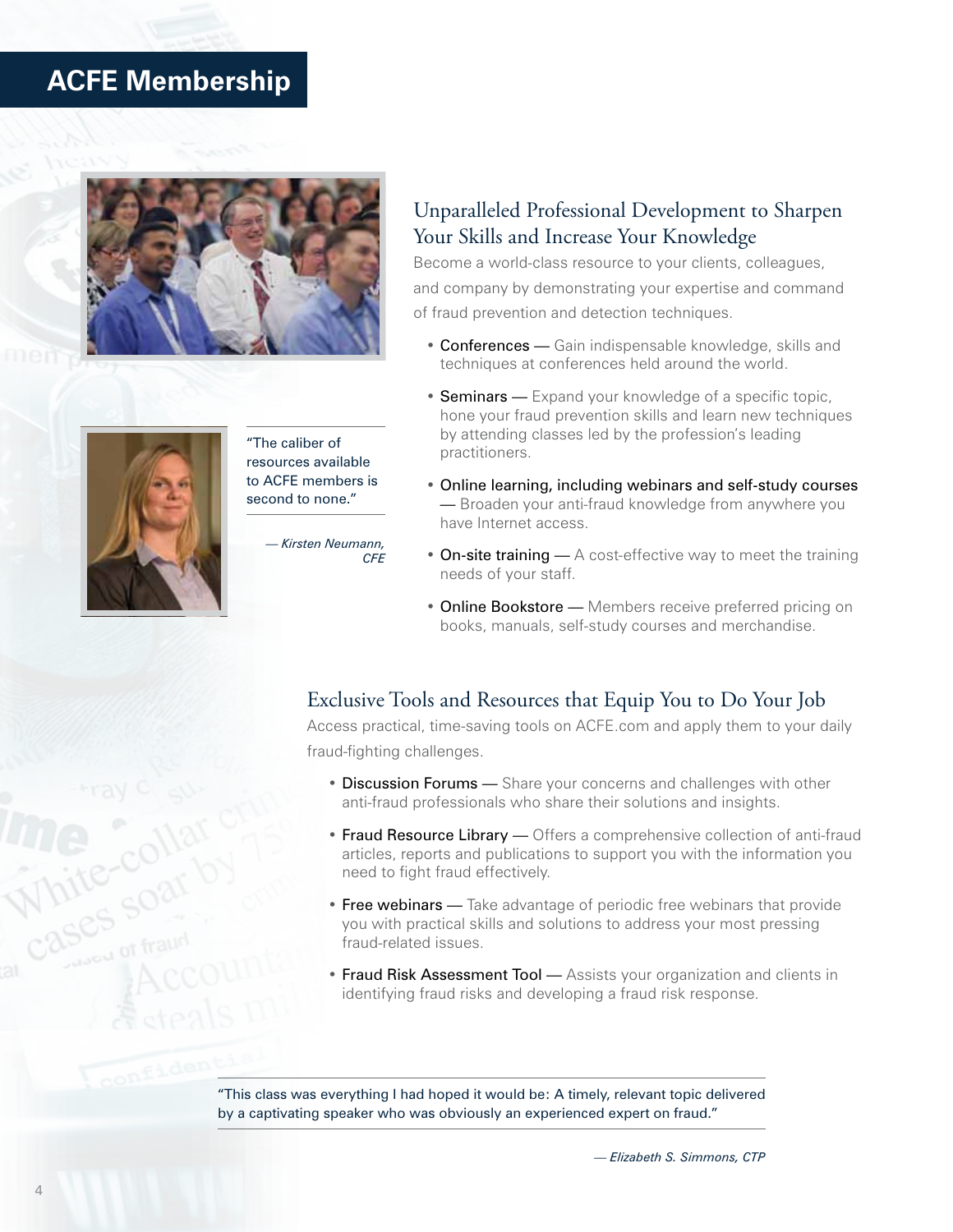### Online Career Center for Professionals at Every Career Stage

- Targeted Job Board Enjoy members-only access to career opportunities in the anti-fraud profession. Post your résumé anonymously, highlight your CFE credential to make your résumé stand out and create a custom job alert.
- Career development resources Checklists, articles, publications and videos provide career tips and strategies whether you're just starting out or are focusing on leaving a legacy.
- $\bullet$  Information on career paths  $-$  Learn about the diverse range of career choices available to those interested in fraud prevention and detection.
- Ask the Expert columns Pose questions to experts in the areas of career development, human resources, self-employment and career transitions.
- Résumé and Cover Letter Evaluation Author, speaker, and former Fortune 500 hiring manager Donn LeVie, Jr. will show you how to set yourself apart from the other candidates with a résumé and cover letter that will get the hiring manager's attention and propel you to the top of the short list for a job offer.



"The ACFE Job Board is a great repository for all CFEs to explore new career opportunities."

*— Brian Aryai, CFE, CFF, CAMS*

# Networking Opportunities to Keep You Connected

Exchange ideas, knowledge and insight with anti-fraud colleagues from your local area and from around the world.

- **ACFE chapters** Stay informed about relevant local and regional issues and make valuable professional connections.
- Conferences and seminars Engage in face-to-face networking with your fraud-fighting peers, meet colleagues from all over the world, exchange ideas, solve problems, develop career connections and form new friendships.
- **Social media** Expand your professional network by joining the conversation on LinkedIn, Facebook and Twitter.
- Online Member Directory Search by name, organization or location to connect with other ACFE members around the world.

### Develop Your Leadership Skills

Distinguish yourself from your colleagues by developing and refining your leadership abilities by:

- Participating in your local chapter.
- Volunteering to serve on an ACFE committee.
- Speaking at an ACFE event.
- Joining the Advisory Council where you can help shape the future of the ACFE.
- • Contributing articles for publication in *Fraud Magazine*, one of the ACFE's enewsletters or the *ACFE Insights* blog.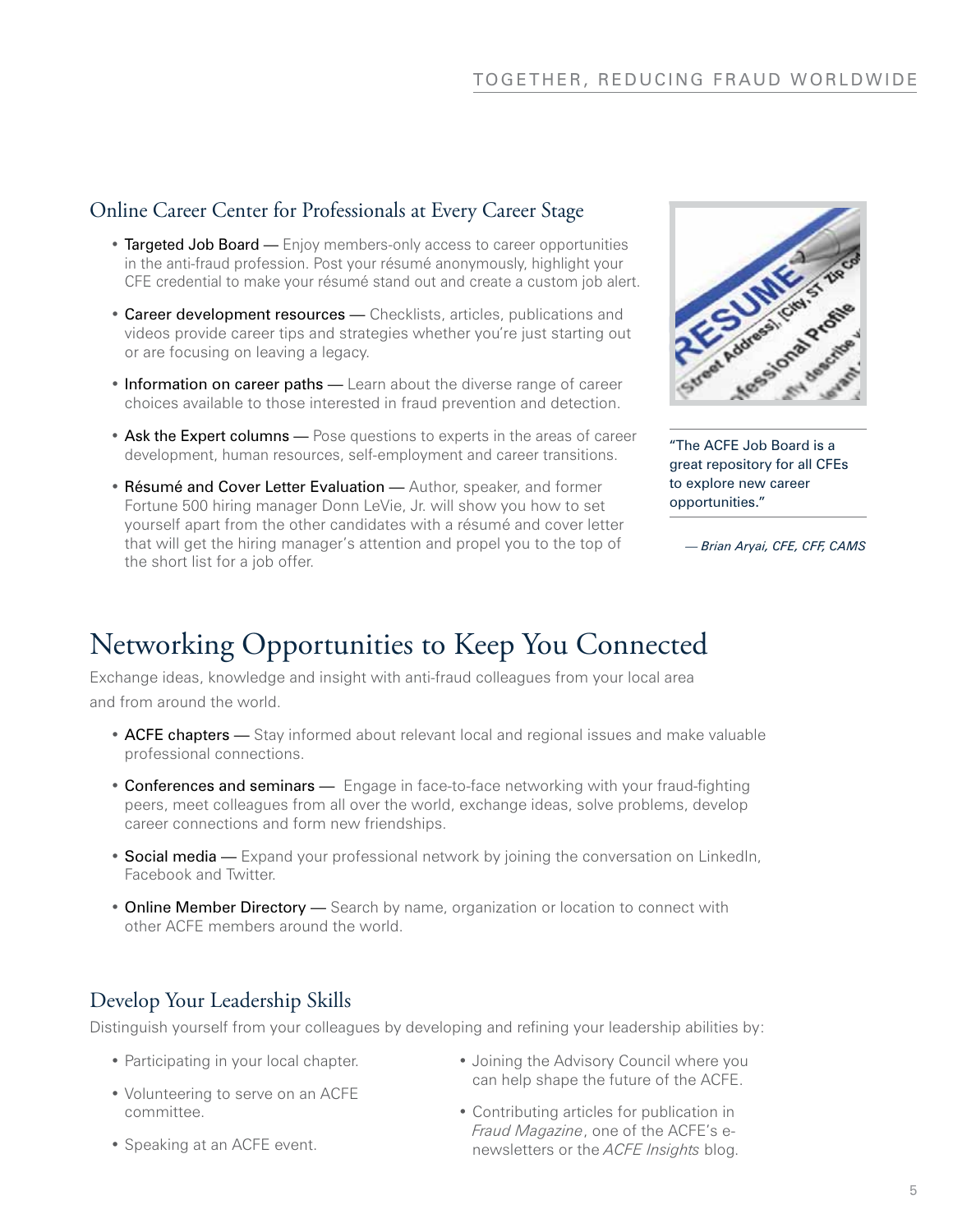# **ACFE Membership**



# ACFE Partnership Programs

### Corporate Alliance

The ACFE Corporate Alliance supports the implementation of anti-fraud best practices in large organizations by giving your team access to tools, training and resources from the ACFE, the world's largest anti-fraud organization and premier provider of anti-fraud training. Participation in the Corporate Alliance denotes a commitment to the fight against fraud and is designed to ensure that your organization is up to speed on solid fundamentals, best practices and the latest trends. Partnering with the ACFE through the Corporate Alliance enhances your company's image within the anti-fraud community and is a vital tool for instilling confidence in your employees, stakeholders and business prospects.



### Law Enforcement Partnership

Founded by three former law enforcement professionals, the ACFE has long believed that fraud can only be controlled through the mutual cooperation of the public and the private sectors. The ACFE created the Law Enforcement Partnership to benefit those agencies that employ CFEs and are involved in the detection and prevention of fraud.

The ACFE Law Enforcement Partnership assists domestic and international agencies at the federal, state and local levels by providing various discounts and benefits upon recognition of the CFE credential.



#### Anti-Fraud Education Partnership

The ACFE Anti-Fraud Education Partnership was established to address the unprecedented need for fraud examination education at the university level, making it easy for colleges and universities around the world to provide expert anti-fraud training to students. In pursuit of this objective, the ACFE is committed to providing timely, world-class educational tools and resources to the more than 400 universities and colleges who currently participate in the Partnership.

With more than 400 participants and growing, this unique partnership ensures that tomorrow's fraud fighters have a firm grasp of the rigors and rewards of a career in the anti-fraud profession.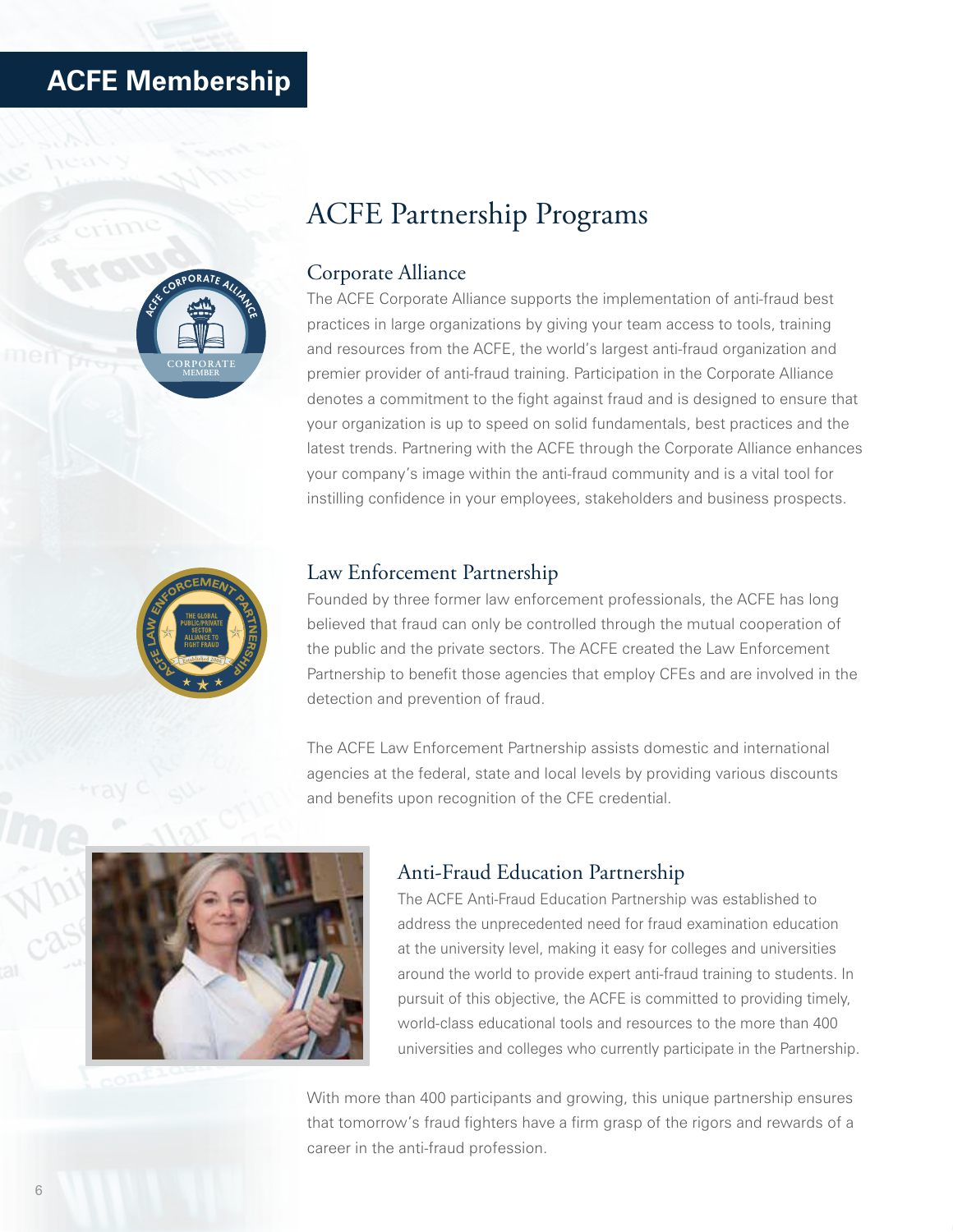|               | <b>Zin Postal Code</b><br>Country<br>State/Province                                                                                                                                                                                                                                                                                                                                                                                          | <b>Qity</b> |
|---------------|----------------------------------------------------------------------------------------------------------------------------------------------------------------------------------------------------------------------------------------------------------------------------------------------------------------------------------------------------------------------------------------------------------------------------------------------|-------------|
|               | <b>Address</b>                                                                                                                                                                                                                                                                                                                                                                                                                               |             |
|               | Employer                                                                                                                                                                                                                                                                                                                                                                                                                                     | 턃           |
|               | <b>III. EMPLOYMENT</b>                                                                                                                                                                                                                                                                                                                                                                                                                       |             |
|               | Home Email Address                                                                                                                                                                                                                                                                                                                                                                                                                           |             |
|               | Home Telephone<br>Home Fax                                                                                                                                                                                                                                                                                                                                                                                                                   |             |
|               | Zip/Postal Code<br>Country                                                                                                                                                                                                                                                                                                                                                                                                                   |             |
|               | State/Province                                                                                                                                                                                                                                                                                                                                                                                                                               | City        |
|               | <u>Home</u> Address                                                                                                                                                                                                                                                                                                                                                                                                                          |             |
|               | Other Designations                                                                                                                                                                                                                                                                                                                                                                                                                           |             |
|               | Name                                                                                                                                                                                                                                                                                                                                                                                                                                         |             |
|               | Dr. D Mr. D Mrs. D Ms.                                                                                                                                                                                                                                                                                                                                                                                                                       |             |
|               | II. PERSONAL                                                                                                                                                                                                                                                                                                                                                                                                                                 |             |
|               | *Application fee and membership dues rate as of 10/1/2010. All fees and dues are non-refundable. Rates subject to change                                                                                                                                                                                                                                                                                                                     |             |
| $-0.0183150*$ | Associate<br>ASSOCIATE MEMBERSHIP FEES (incomplete applications will not be processed)                                                                                                                                                                                                                                                                                                                                                       |             |
|               | once approved. Annual membership dues include \$20 for a one-year subscription to FRAUD MAGAZINE®.<br>separate application to become a CFE if desired. The application fee is non-transferable and is non-refundable<br>application is for Associate Membership only. After being approved as an Associate, you may complete a<br>There are two categories of membership: Associate (non-certified) and Certified Fraud Examiner (CFE). This |             |
|               | I. QUALIFICATIONS FOR MEMBERSHIP                                                                                                                                                                                                                                                                                                                                                                                                             |             |
| <b>ASSOC</b>  | Association of Certified Fraud Examiners                                                                                                                                                                                                                                                                                                                                                                                                     |             |
|               |                                                                                                                                                                                                                                                                                                                                                                                                                                              |             |

# Join Today

❑

Government

❑

Government/Law Enforcement

**Enroll me in Automatic Dues Renewal and discount my membership 10% (selection required):** Charge my Check<br>Card charged in US<br>Card charged in US Cardholder Name (as shown on card, please print) **V**<br>VIII.<br>Job It's easy. Apply online at **ACFE.com/Join**, complete the enclosed application or call (800) 245-3321 or +1 (512) 478-9000.